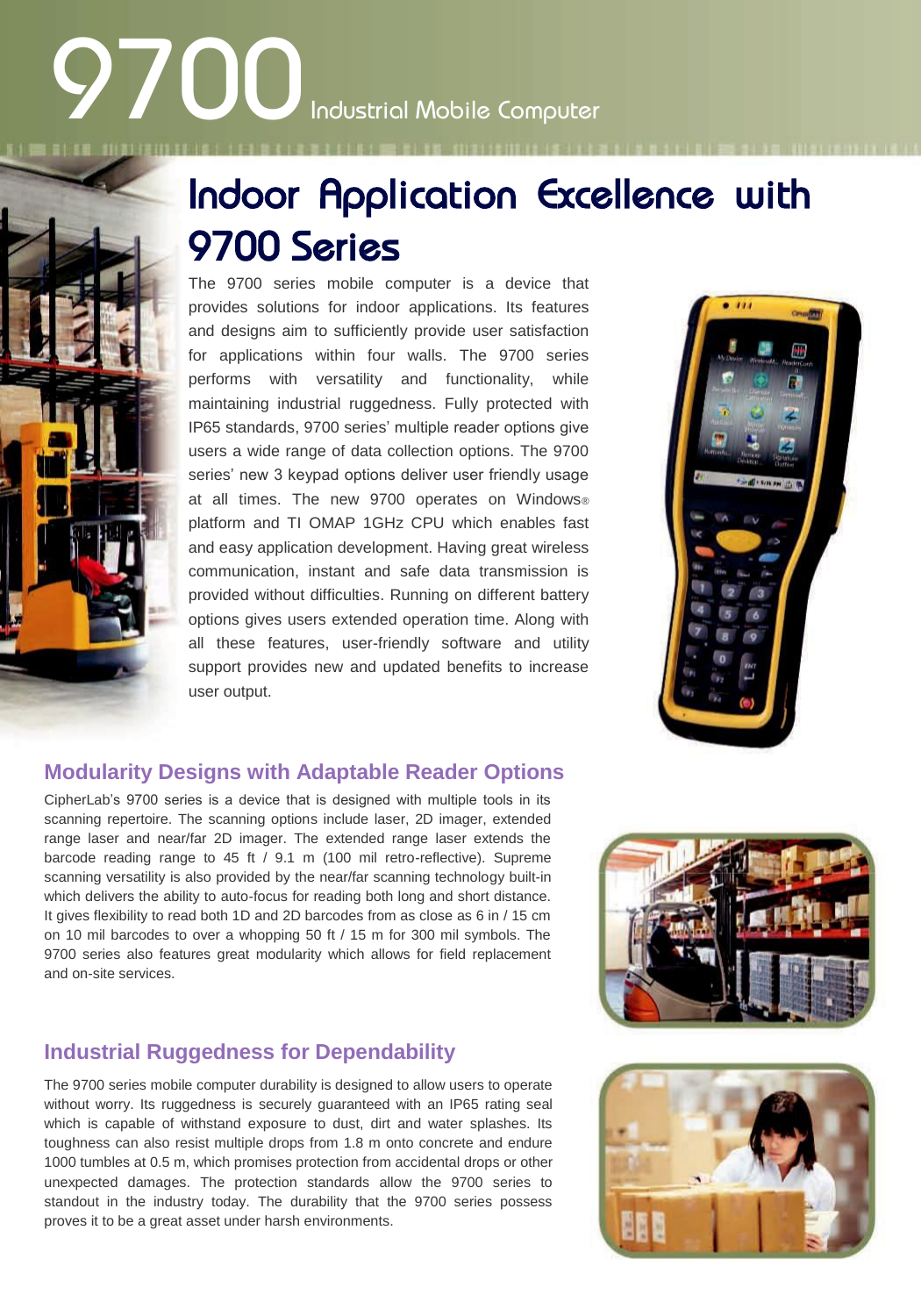

## **Comfortable and Long-lasting Designs Crafted with Keypad Options**

The 9700 series' flexible design offers 3 different keypads which allow the 9700 series to utilize its options depending on users' situations. The 9700 series comes equipped with both 30 and 38 numeric keypads with 4 and 10 function keys for user application needs. In addition, a 53 key alphanumeric with 20 function keys can serve as an alternative for Terminal Emulation of VT220, TN3270 and TN5250 systems. Its compact and

**Flexible Wireless Communications and Efficient Communication**

The 9700 series offers instant and safe data transmission with its wireless communication options. Its IEEE 802.11 a/b/g/n with CCXv4 certified keeps backend systems updated simultaneously granting users the ability to allow real-time network and access critical information. Users are able to receive real-time quality data transmission with The *Bluetooth ®* communication Class II, V2.1 which is also fully compatibility with printers, accessories and peripherals. Furthermore, Push-to-talk is a feature designed to provide better workflow and communication efficiency by supporting one-to-many features under WLAN conditions.

### **Value-added Software with Mainstream Platform**

The 9700 series operates on Windows ® CE 6.0, Windows ® embedded handheld 6.5 and TI OMAP 1GHz CPU which is adapted to meet the mainstream verticals in the business and easy developments. It is also equipped with user-friendly software and utility support which will fully maximize the value of the software features. Having button assignment allows users speed up process with quick access to function keys. It also includes App-Lock which empowers you with full control over the device to ensure worker productivity.



ergonomics offer great mobility and comfort for its users. Paired with a pistol grip option, it ultimately minimizes the burden on the users' intense scanning demands with easier operation. The 9700 series also provides 2 different battery options in 3600 mAh and 5400 mAh batteries which allow longer operation time to last beyond a full shift period.







**Support terminal emulation of VT220 / TN3270 / TN5250 systems.**